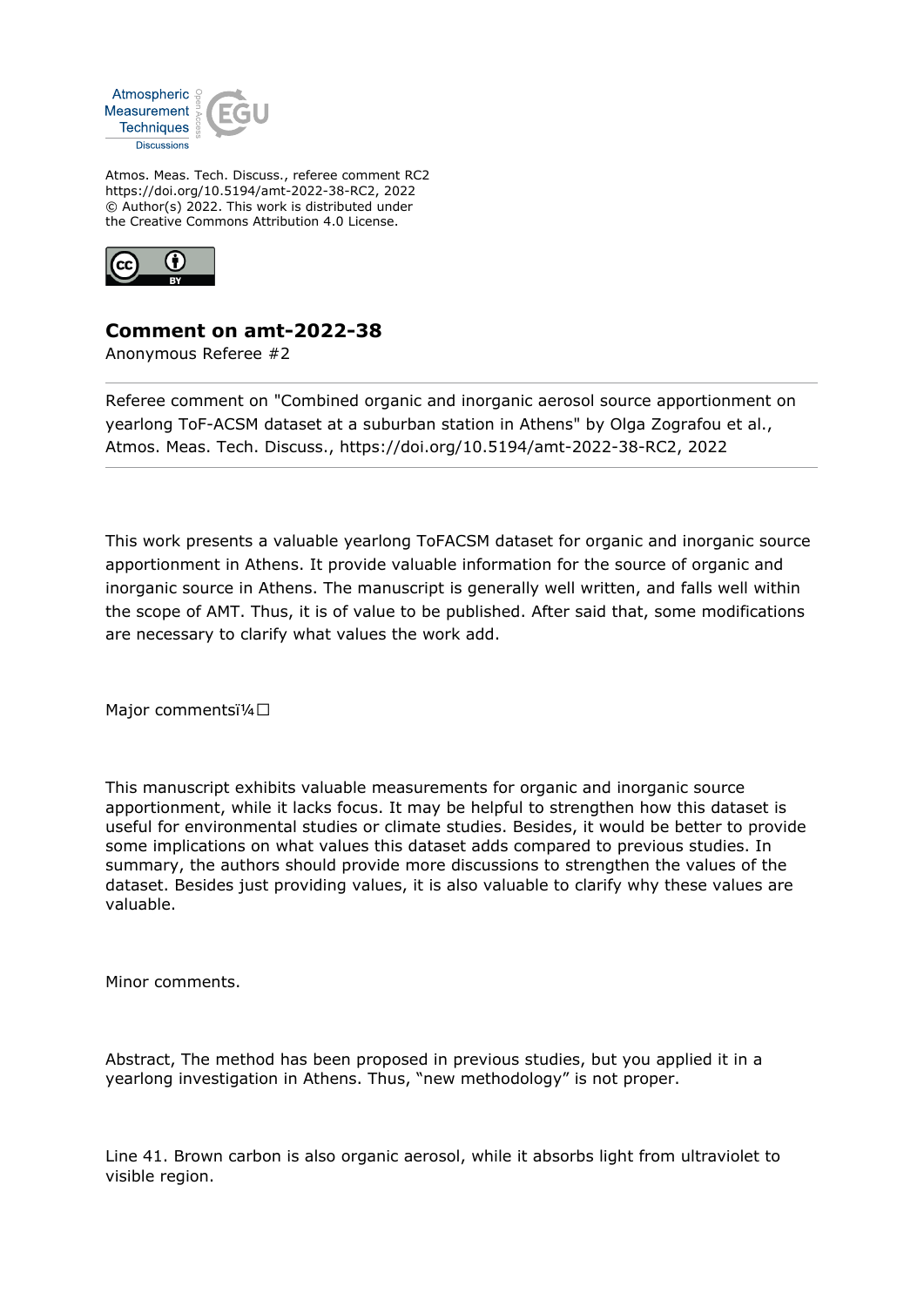Line 46. "Organic fraction usually comprises the greatest fraction of ambient aerosol", is it correct for all the regions?

Line 48 "Secondary" should be "Secondary organic aerosols".

Line 51 -52 "aerosol forming" should be "aerosol-forming".

Line 53. "SOAs are the dominant form of organic aerosols", is it really correct? Please provide the references.

Line 54 – 58, please provide references to verify your clarifications.

Please check the English grammar. Some examples are shown in the following.

Line 58 "in agriculture etc" should be "in agriculture, etc"

Line 60 "are also released in" should be "are also released into".

Line 82 you said "Although source apportionment studies on organic aerosols for long periods have been prevailing in recent years covering a wide range of different sites, a long period of combined organic and inorganic source apportionment has not yet been published.", but in line 70 you also say "Previous studies on particulate matter source apportionment in Greece have mainly focused on inorganic datasets". I know you mean that the aims of this work is to combine organic and inorganic source apportionment for a yearlong investigation. However, the logic of the sentence should be re-arranged.

Line 82 – 84: This sentence is too long.

Line 85 – 86 : It would be better to re-write this sentence as two sentences. "one on the combined" should be "another on the combined"

Line 93 "member of" should be "a member of".